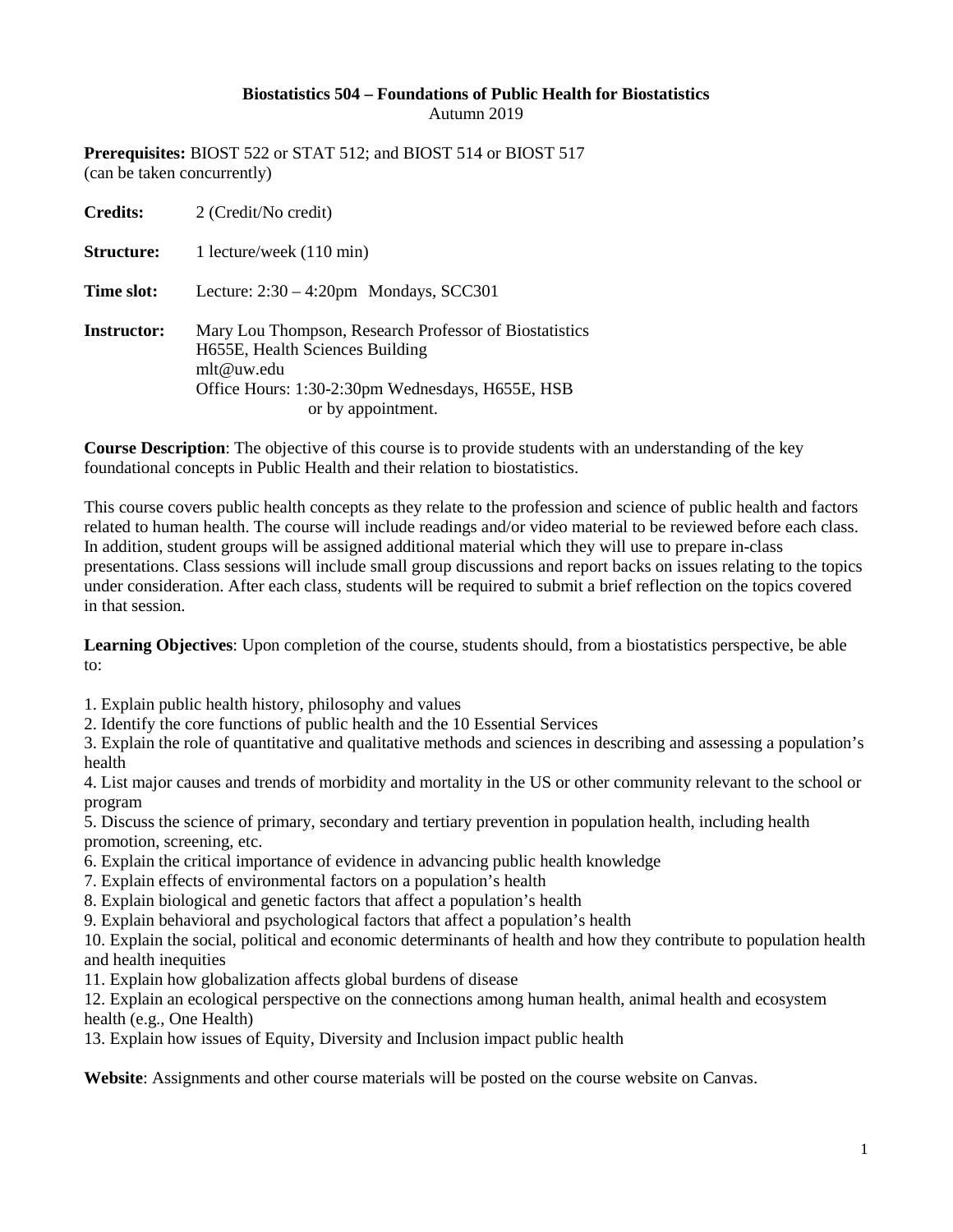**Online Quizzes:** Students will be required to complete a Canvas online quiz before and after class (except the first and last class) (see the class Canvas website).

**Reflections:** Students will be required to choose a health condition of public health concern and, from the second class session, submit a weekly reflection relating that condition to the topics covered in class.

**Term Paper:** Using your weekly reflections as a basis, you will prepare a report and a 5 minute presentation for the last class session, in which you synthesize your reflections on how the foundations of public health relate to your chosen health condition and how they will inform your role as a biostatistician. Further details on this assignment will be provided during the quarter.

**Grading:** To receive credit for the class, a student must have:

- achieved a score of at least 60% on 5 out of 7 online pre-quizzes and 5 out of 7 online post-quizzes.
- Received credit for at least 6 weekly reflections and for the term paper.
- Participated in class presentations and class discussions.

| <b>Tentative course schedule</b> |                                                           |  |
|----------------------------------|-----------------------------------------------------------|--|
| <b>Date</b>                      | <b>Topic</b>                                              |  |
| September 30                     | Public health history, core functions and values          |  |
| October 7                        | Major causes of morbidity & mortality                     |  |
| October 14                       | The 10 essential public health services                   |  |
|                                  | Primary, secondary $\&$ tertiary prevention               |  |
| October 21                       | The role of quantitative $\&$ qualitative methods         |  |
|                                  | The role of evidence in advancing public health knowledge |  |
| October 28                       | Effects of environmental, biologic & genetic factors on   |  |
|                                  | health                                                    |  |
| November 4                       | Equity, Diversity & Inclusion                             |  |
| November 11                      | <b>HOLIDAY: Veterans Day</b>                              |  |
| November 18                      | Effects of behavioral & psychologic factors on health     |  |
|                                  | Social, political & economic determinants of health       |  |
| November 25                      | Globalization and global burden of disease                |  |
|                                  | An ecological perspective on health                       |  |
| December 2                       | Term paper presentations                                  |  |

**Academic Integrity:** Students at the University of Washington (UW) are expected to maintain the highest standards of academic conduct, professional honesty, and personal integrity. The UW School of Public Health (SPH) is committed to upholding standards of academic integrity consistent with the academic and professional communities of which it is a part. Plagiarism, cheating, and other misconduct are serious violations of the [University of Washington Student Conduct Code \(WAC 478-121\).](http://www.washington.edu/cssc/for-students/student-code-of-conduct/) We expect you to know and follow the university's policies on cheating and plagiarism, and the [SPH Academic Integrity Policy.](http://sph.washington.edu/students/academicintegrity/) Any suspected cases of academic misconduct will be handled according to University of Washington regulations. For more information, see the [University of Washington Community Standards and Student Conduct website.](http://www.washington.edu/cssc/)